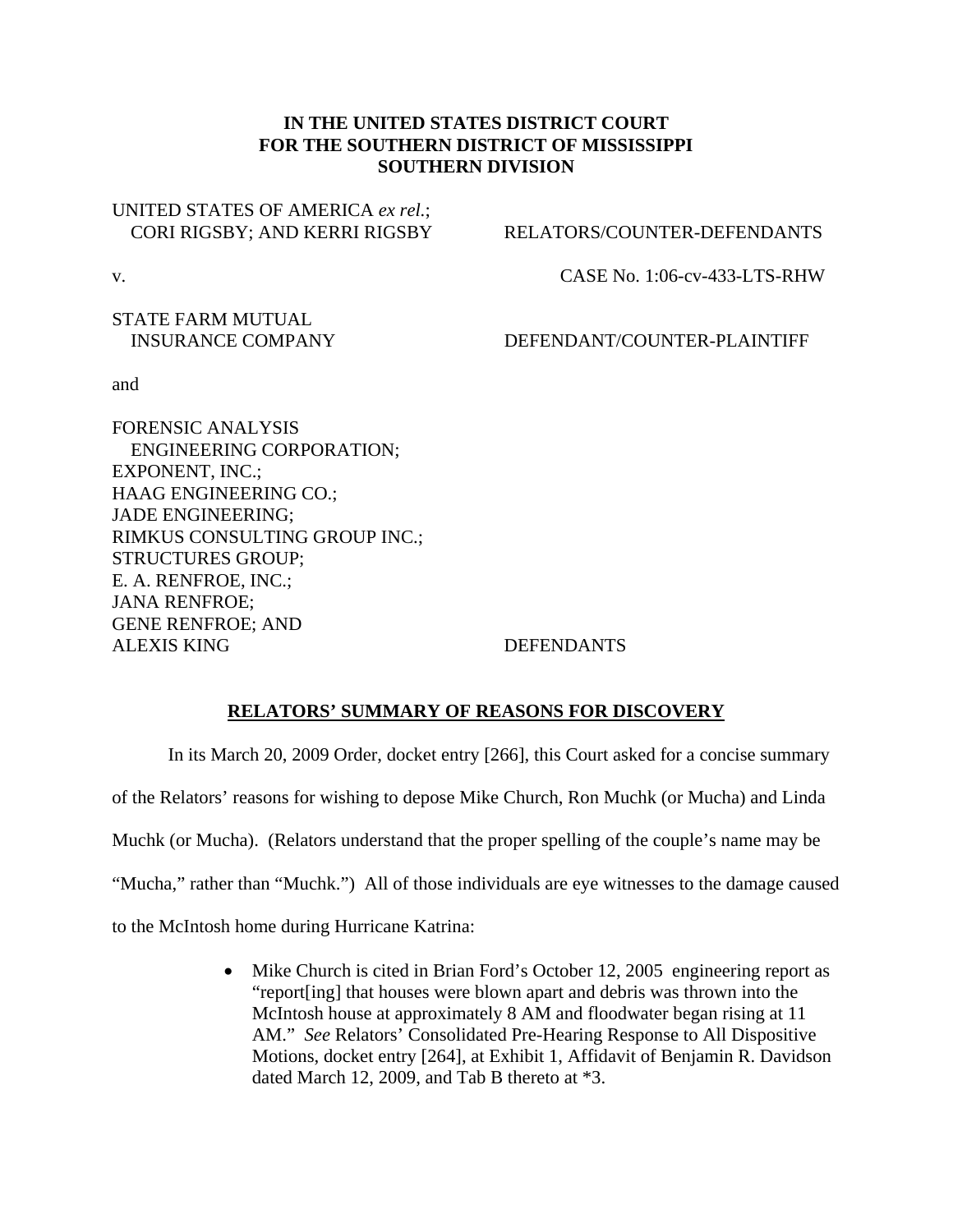• Ron and Linda Muchk (or Mucha) are cited in the expert report Dr. Ralph Sinno prepared for *McIntosh v. State Farm* as next-door neighbors of the McIntoshes who provided eye witness accounts that "confirm wide spread structural failures before the water surge" and "describe intense winds on the early morning of August 29." *McIntosh v. State Farm Fire and Cas. Co.*, 1:06-cv-1080, docket no. [811], Exhibit 3 thereto at \*8.

Accordingly, Relators respectfully request permission to take the depositions of the seven

witnesses identified in the affidavit of Benjamin R. Davidson in support of the Relators'

consolidated pre-hearing response to all dispositive motions, docket entry [264], as well as the

additional discovery requested therein that relates to the McIntosh home.

THIS the 27th of March, 2009

Respectfully submitted,

 /s/ C. Maison Heidelberg C. MAISON HEIDELBERG, MB #9559 GINNY Y. KENNEDY, MB #102199

OF COUNSEL:

 MAISON HEIDELBERG P.A. 795 Woodlands Parkway, Suite 220 Ridgeland, Mississippi 39157 Phone No. (601) 351-3333 Fax No. (601) 956-2900

 August J. Matteis, Jr. (admitted *pro hac vice*) Craig J. Litherland (admitted *pro hac vice*) Benjamin Davidson (admitted *pro hac vice*) GILBERT OSHINSKY LLP 1100 New York Avenue NW, Suite 700 Washington, DC 20005 Phone No. (202) 772-2200 Fax No. (202) 772-3333

Attorneys for Kerri Rigsby and Cori Rigsby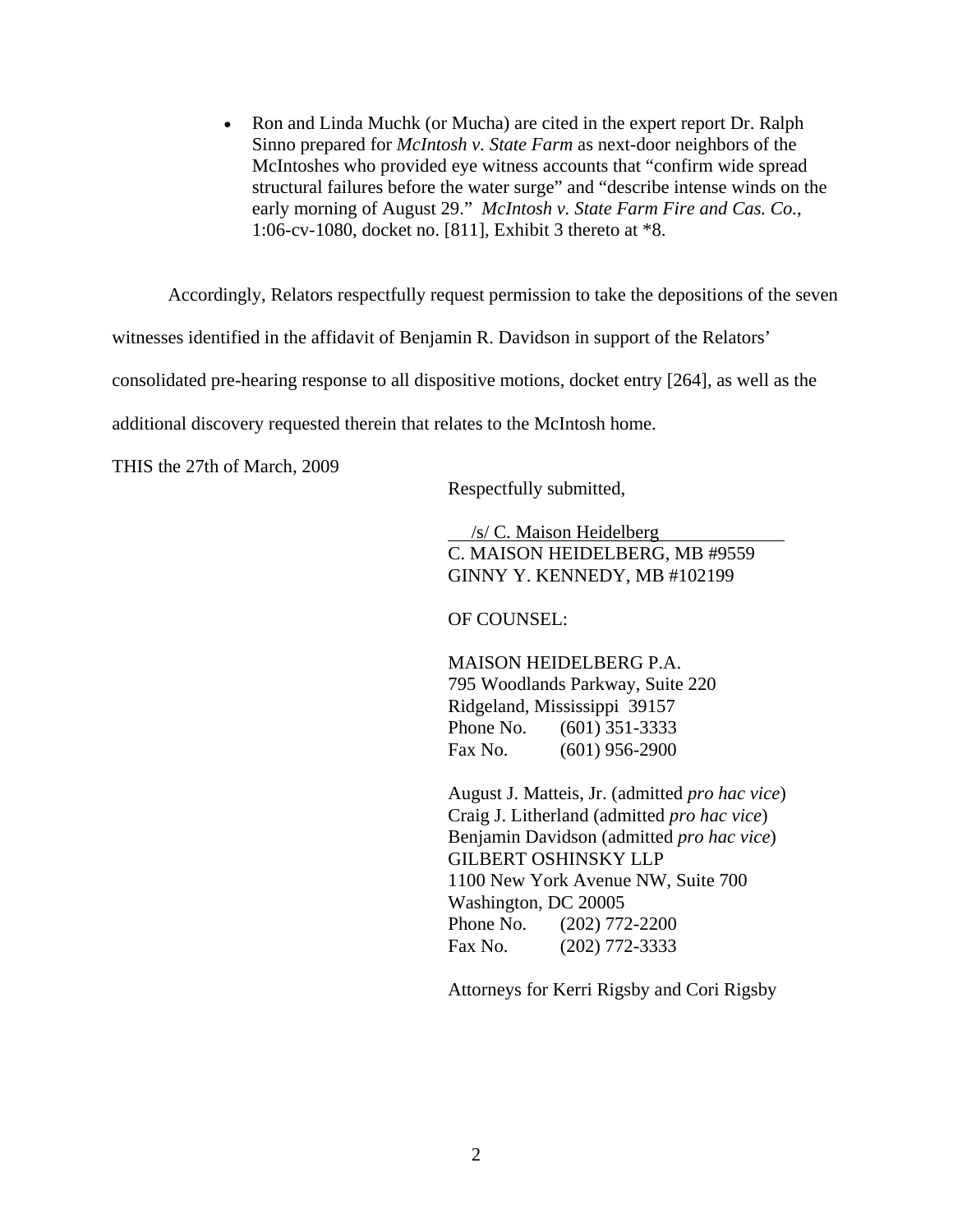### **CERTIFICATE OF SERVICE**

 I, C. Maison Heidelberg, attorney for Cori Rigsby and Kerri Rigsby, do hereby certify that I have this day caused a true and correct copy of the foregoing instrument to be delivered to the following, via the means directed by the Court's Electronic Filing System:

> Dunn O. Lampton, Esq. UNITED STATES ATTORNEY FOR MISSISSIPPI 188 East Capitol Street, Suite 500 Jackson, MS 39201

> Felicia Adams, Esq. ASSISTANT U.S. ATTORNEY 188 East Capitol Street, Suite 500 Jackson, MS 39201

Joyce R. Branda, Esq. Patricia R. Davis, Esq. Jay D. Majors, Esq. UNITED STATES DEPARTMENT OF JUSTICE Commercial Litigation Branch Civil Division 601 D Street, NW Washington, DC 20004

H. Hunter Twiford, III, Esq. MCGLINCHEY STAFFORD P. O. Drawer 22949 Jackson, MS 39225

Beth C. McClain, Esq. John T. Boese, Esq. FRIED, FRANK, HARRIS, SHRIVER & JACOBSON, LLP 1001 Pennsylvania Avenue, N.W., Suite 800 Washington, DC 20004 ATTORNEYS FOR E. A. RENFROE, INC., GENE RENFROE, AND JANA RENFROE